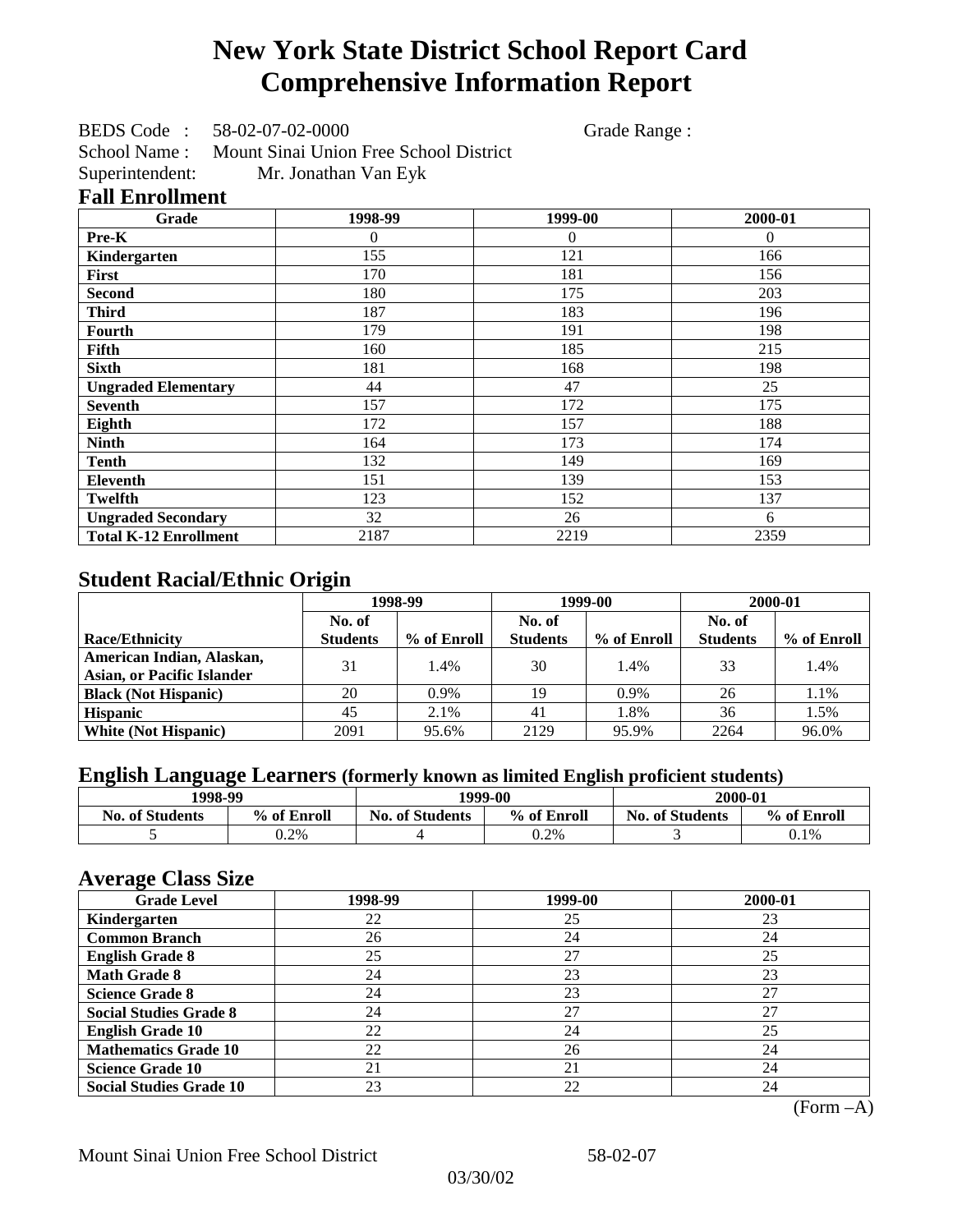## **District Need to Resource Capacity Category**

| <b>N/RC Category</b> | <b>Description</b>                                                  |
|----------------------|---------------------------------------------------------------------|
|                      | This is a school district with average student needs in relation to |
|                      | district resource capacity.                                         |

### **Similar School Group and Description**

| <b>Similar School Group</b> | <b>Description</b> |
|-----------------------------|--------------------|
| <b>NA</b>                   | <b>NA</b>          |
|                             |                    |

**All schools within the same N/RC category are divided into three similar groups defined by the percentage of students in the school who are eligible for the free lunch program and/or who are English Language Learners (formerly known as Limited English proficient).**

## **Attendance and Suspension**

|                               | 1997-98          |         |                 | 1998-99 | 1999-00         |         |
|-------------------------------|------------------|---------|-----------------|---------|-----------------|---------|
|                               | $%$ of<br>No. of |         | No. of          | $%$ of  | No. of          | $%$ of  |
|                               | <b>Students</b>  | Enroll. | <b>Students</b> | Enroll. | <b>Students</b> | Enroll. |
| <b>Annual Attendance Rate</b> |                  | 95.3%   |                 | 95.1%   |                 | 95.2%   |
| <b>Student Suspensions</b>    | 81               | 3.8%    | 70              | 3.3%    |                 | 2.3%    |

## **Student Socioeconomic and Stability Indicators (Percent of Enrollment)**

|                          | 1998-99 | 1999-00   | 2000-01 |
|--------------------------|---------|-----------|---------|
| <b>Free Lunch</b>        | 3.4%    | 2.8%      | 2.1%    |
| <b>Reduced Lunch</b>     | $.1\%$  | 1.1%      | $.2\%$  |
| <b>Public Assistance</b> | N/A     | N/A       | N/A     |
| <b>Student Stability</b> | NA      | <b>NA</b> | NA      |

### **Staff Counts**

| <b>Staff</b>                            | 2000-01 |
|-----------------------------------------|---------|
| <b>Total Teachers</b>                   | 165     |
| <b>Total Other Professional Staff</b>   | 27      |
| <b>Total Paraprofessionals</b>          | 43      |
| <b>Teaching out of Certification *</b>  |         |
| <b>Teachers with Temporary Licenses</b> |         |

\*Teaching out of certification more than on an incidental basis.

(Form –B)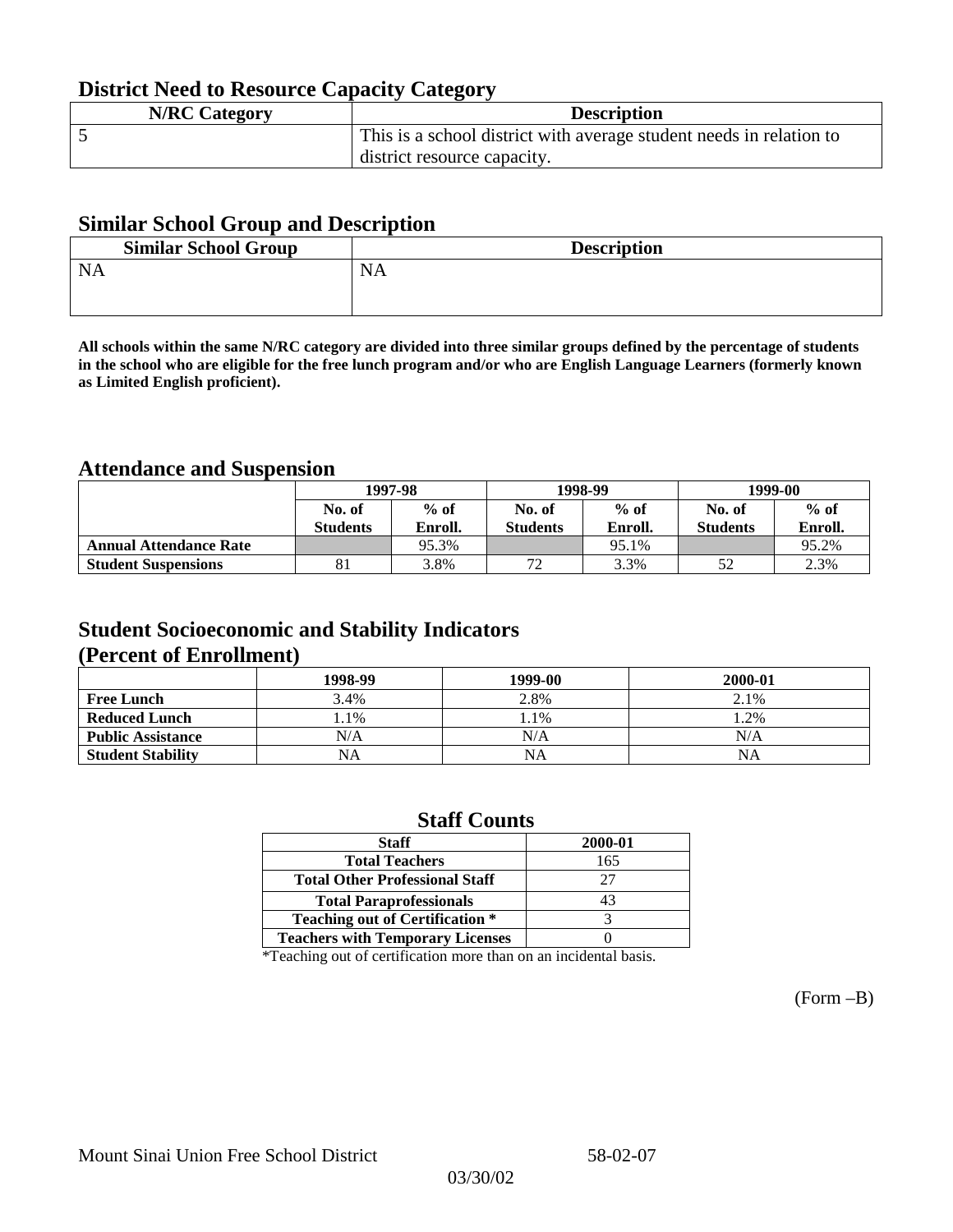## **High School Graduates and Dropouts**

|                           | 1998-99                           |                                                    | -<br>1999-00              |                                   |                                                    | 2000-01                          |                                   |                                                    |
|---------------------------|-----------------------------------|----------------------------------------------------|---------------------------|-----------------------------------|----------------------------------------------------|----------------------------------|-----------------------------------|----------------------------------------------------|
| Total<br><b>Graduates</b> | <b>Regents</b><br><b>Diplomas</b> | $\frac{6}{6}$<br><b>Regents</b><br><b>Diplomas</b> | Total<br><b>Graduates</b> | <b>Regents</b><br><b>Diplomas</b> | $\frac{0}{0}$<br><b>Regents</b><br><b>Diplomas</b> | <b>Total</b><br><b>Graduates</b> | <b>Regents</b><br><b>Diplomas</b> | $\frac{0}{0}$<br><b>Regents</b><br><b>Diplomas</b> |
| 122                       | 86                                | 70%                                                | 155                       | 114                               | 74%                                                | 134                              | 101                               | 75%                                                |

## **High School Graduates\* Earning Regents Diplomas (All Students)**

## **Distribution of 2000-01 Graduates (All Students)**

|               | To 4-vear | To 2-year | <b>To Other Post-</b> |                        |                   |       |
|---------------|-----------|-----------|-----------------------|------------------------|-------------------|-------|
|               | College   | College   | Secondary             | <b>To the Military</b> | <b>Employment</b> | Other |
| <b>Number</b> | ΟI        | 46        |                       |                        |                   |       |
| Percent       | 60%       | 34%       | 0%                    | 1%                     | 4%                | 1%    |

### **2000-01 High School Completers with Disabilities**

|            | <b>Regents</b>  | <b>IEP Diplomas</b> | <b>All 2000-01</b> |
|------------|-----------------|---------------------|--------------------|
| Graduates* | <b>Diplomas</b> | or Certificates     | completers         |
| 'a         | b)              | Ιe                  | $(a+c)$            |
|            |                 |                     |                    |

\* Local Diplomas (including local diplomas with Regents endorsements)

### **High School Noncompletion Rates**

| $\tilde{\phantom{a}}$ | 1998-99         |         |                 | 1999-00 | 2000-01         |         |
|-----------------------|-----------------|---------|-----------------|---------|-----------------|---------|
|                       | No. of          | $%$ of  | No. of          | $%$ of  | No. of          | $%$ of  |
|                       | <b>Students</b> | Enroll. | <b>Students</b> | Enroll. | <b>Students</b> | Enroll. |
| Dropped out           |                 | $0.0\%$ |                 | $0.0\%$ |                 | 0.3%    |
| Entered GED program*  |                 | 0.0%    |                 | $0.0\%$ |                 | $0.0\%$ |

\* The number and percentage of students who entered an alternative program leading to a high school equivalency diploma during each school year.

 $(Form - C)$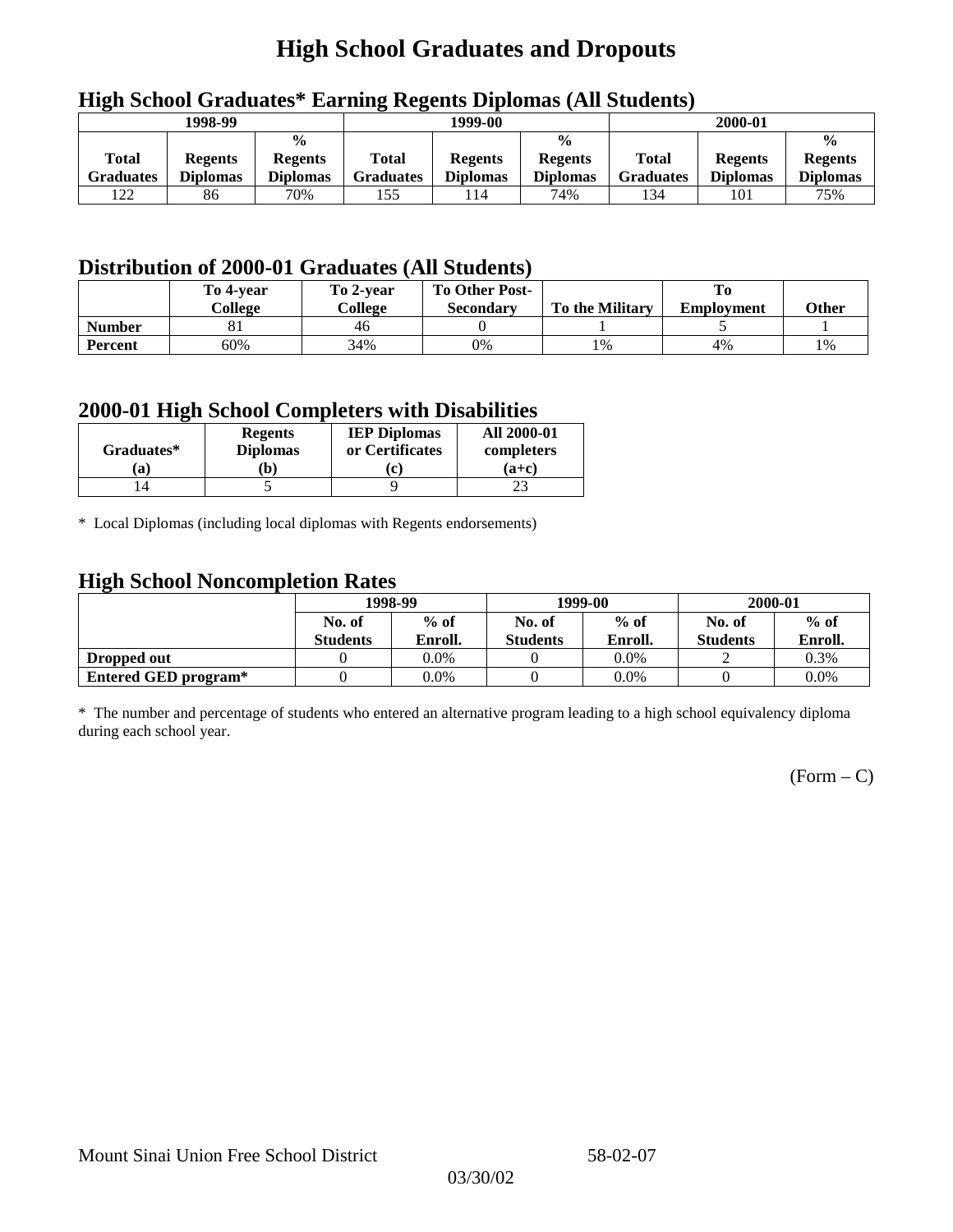## **Second Language Proficiency Examinations**

|                | 1998-99    |           |                   | 1999-00   | 2000-01    |           |  |
|----------------|------------|-----------|-------------------|-----------|------------|-----------|--|
| <b>Test</b>    | No. Tested | % Passing | <b>No. Tested</b> | % Passing | No. Tested | % Passing |  |
| French         | 30         | 100%      | 34                | 97%       |            | 98%       |  |
| <b>German</b>  |            | 0%        |                   | 0%        |            | 0%        |  |
| <b>Italian</b> |            | 0%        |                   | $0\%$     |            | 0%        |  |
| Latin          |            | 0%        |                   | 0%        |            | 0%        |  |
| <b>Spanish</b> | .10        | 97%       | 76                | 97%       | 80         | 84%       |  |

#### **General Education Students**

### **Students with Disabilities**

|                | 1998-99    |           |                   | 1999-00   | 2000-01    |           |  |
|----------------|------------|-----------|-------------------|-----------|------------|-----------|--|
| <b>Test</b>    | No. Tested | % Passing | <b>No. Tested</b> | % Passing | No. Tested | % Passing |  |
| French         |            | 0%        |                   | 0%        |            | 0%        |  |
| <b>German</b>  |            | 0%        |                   | 0%        |            | 0%        |  |
| Italian        |            | 0%        |                   | 0%        |            | 0%        |  |
| Latin          |            | 0%        |                   | $0\%$     |            | 0%        |  |
| <b>Spanish</b> |            | 0%        |                   | 0%        |            | 0%        |  |

**School reports contain data for students with disabilities for the 1999-00 and 2000-01 school years only because of changes in data collection procedures; 1998-99 data do not appear. District reports contain data for all students with disabilities enrolled in the district for the 1998-99, 1999-00 and 2000-01 school years.**

 $(Form - D)$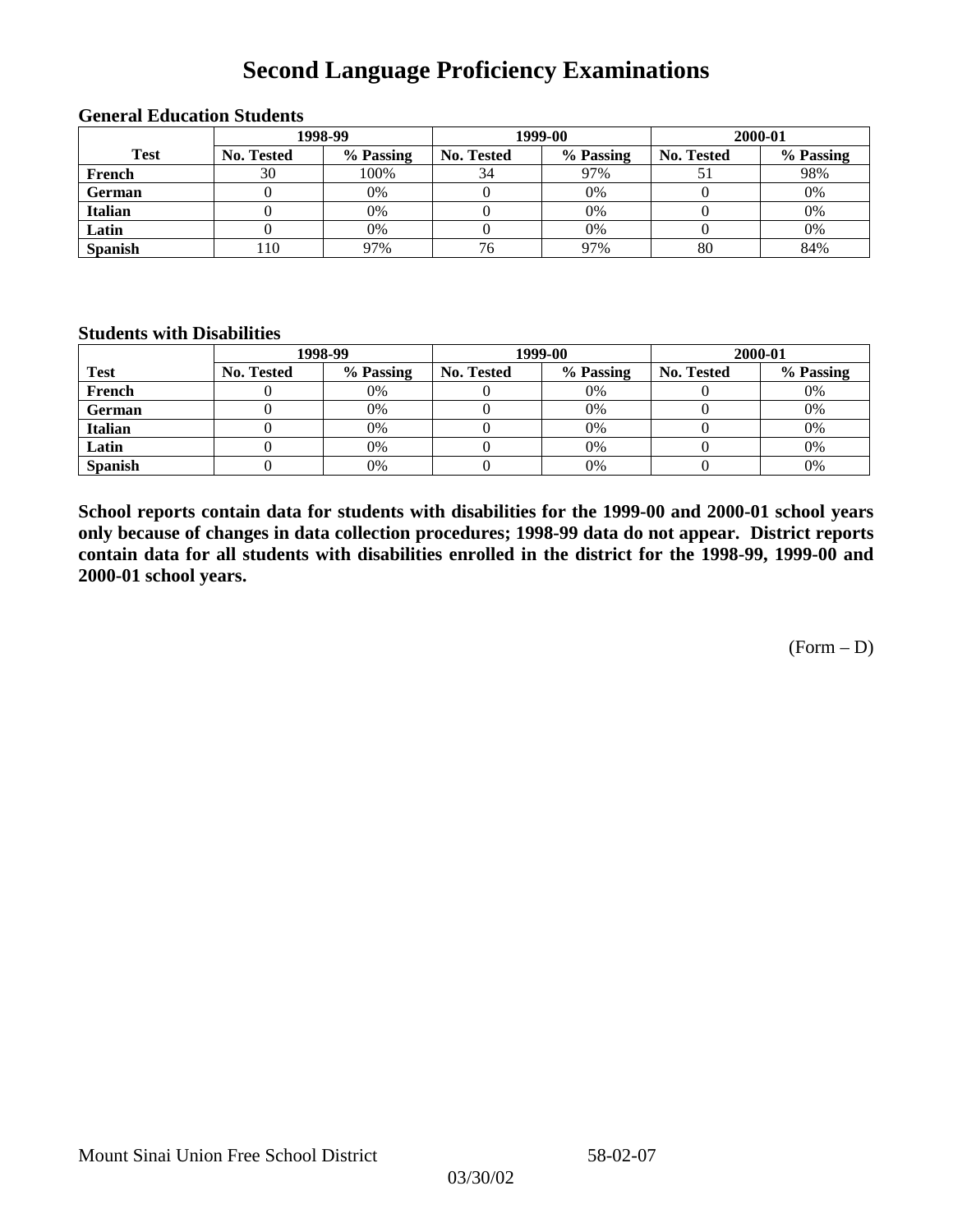## **Regents Competency Tests**

|                       | 1998-99    |           |            | 1999-00   | 2000-01    |           |  |
|-----------------------|------------|-----------|------------|-----------|------------|-----------|--|
| <b>Test</b>           | No. Tested | % Passing | No. Tested | % Passing | No. Tested | % Passing |  |
| <b>Math</b>           |            |           |            | $0\%$     |            | 0%        |  |
| <b>Science</b>        |            |           |            | $0\%$     |            |           |  |
| <b>Reading</b>        |            | 0%        |            |           |            | 0%        |  |
| Writing               |            | 0%        |            |           |            | 0%        |  |
| <b>Global Studies</b> |            |           |            |           |            |           |  |
| US Hist & Gov't.      |            | 83%       |            |           |            |           |  |

#### **General Education Students**

#### **Students with Disabilities**

|                       |                   | 1998-99   | 1999-00    |           | 2000-01           |           |
|-----------------------|-------------------|-----------|------------|-----------|-------------------|-----------|
| <b>Test</b>           | <b>No. Tested</b> | % Passing | No. Tested | % Passing | <b>No. Tested</b> | % Passing |
| <b>Math</b>           |                   |           |            | 88%       |                   | 83%       |
| <b>Science</b>        |                   | 89%       |            | 60%       |                   |           |
| <b>Reading</b>        |                   |           |            |           |                   |           |
| Writing               |                   |           |            |           |                   |           |
| <b>Global Studies</b> |                   | 86%       |            |           |                   |           |
| US Hist & Gov't.      |                   | 86%       |            | 60%       |                   |           |

**School reports contain data for students with disabilities for the 1999-00 and 2000-01 school years only because of changes in data collection procedures; 1998-99 data do not appear. District reports contain data for all students with disabilities enrolled in the district for the 1998-99, 1999-00 and 2000-01 school years.**

(Form –E)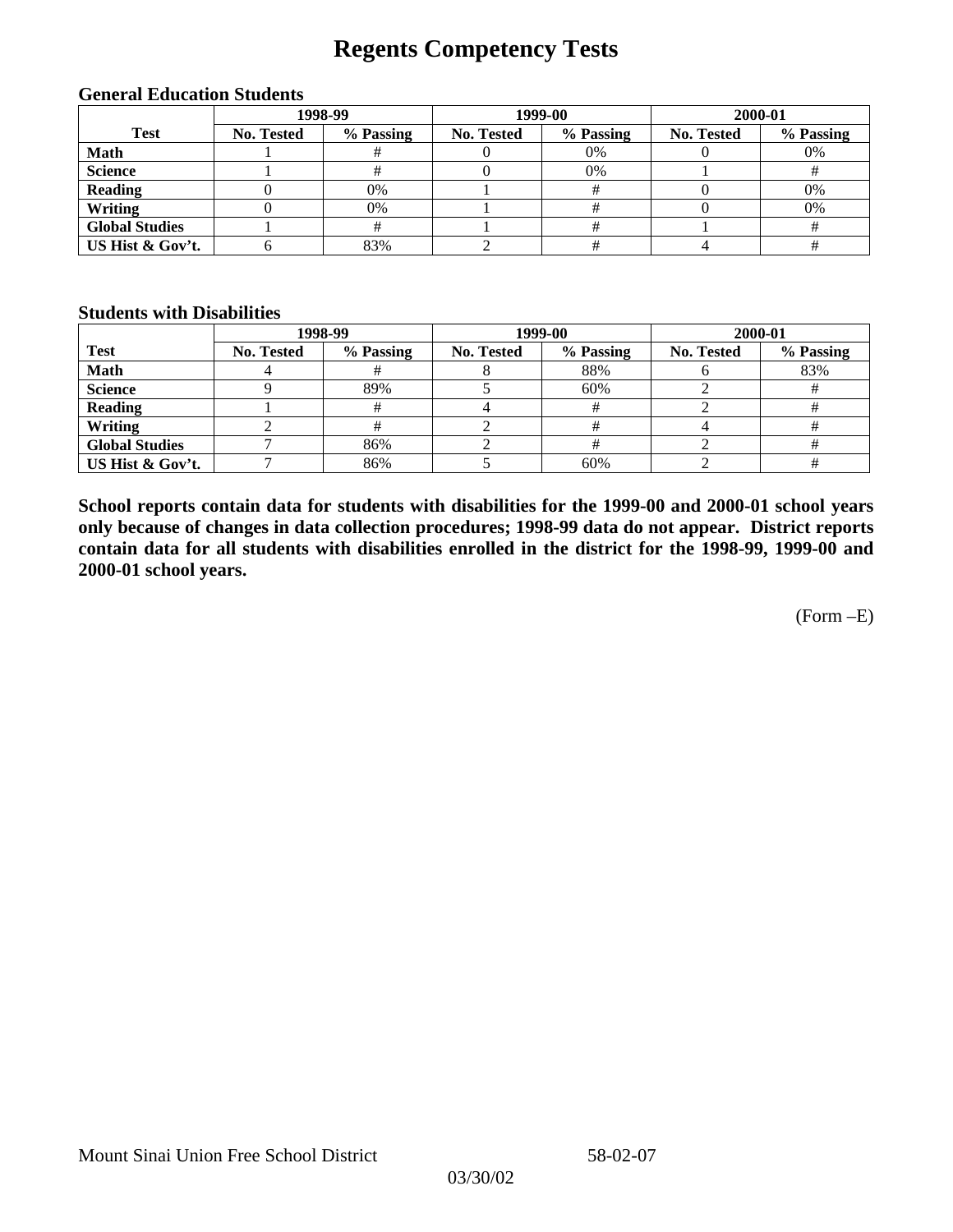|                                                             | <b>All Students</b> |                                                        |                  | <b>Students with Disabilities</b> |                  |                  |  |  |
|-------------------------------------------------------------|---------------------|--------------------------------------------------------|------------------|-----------------------------------|------------------|------------------|--|--|
|                                                             | 1999                | 2000                                                   | 2001             | 1999                              | 2000             | 2001             |  |  |
|                                                             |                     | <b>Comprehensive English</b>                           |                  |                                   |                  |                  |  |  |
| Number Tested                                               | 160                 | 142                                                    | 145              | 21                                | 14               | 20               |  |  |
| Number scoring 55 to 100                                    | 159                 | 139                                                    | 142              | 20                                | 11               | 18               |  |  |
| Number scoring 65 to 100                                    | 145                 | 132                                                    | 139              | $\overline{13}$                   | $\overline{8}$   | $\overline{15}$  |  |  |
| Number scoring 85 to 100                                    | 27                  | 32                                                     | 62               | $\Omega$                          | $\overline{0}$   | $\Omega$         |  |  |
| Percentage of Tested Scoring 55-100                         | 99%                 | 98%                                                    | 98%              | 95%                               | 79%              | 90%              |  |  |
| Percentage of Tested Scoring 65-100                         | 91%                 | 93%                                                    | 96%              | 62%                               | 57%              | 75%              |  |  |
| Percentage of Tested Scoring 85-100                         | 17%                 | 23%                                                    | 43%              | 0%                                | $0\%$            | 0%               |  |  |
|                                                             |                     | Math I                                                 |                  |                                   |                  |                  |  |  |
| <b>Number Tested</b><br>162<br>190<br>171<br>13<br>22<br>16 |                     |                                                        |                  |                                   |                  |                  |  |  |
| Number scoring 55 to 100                                    | 141                 | 175                                                    | 157              | 11                                | $\,8\,$          | 15               |  |  |
| Number scoring 65 to 100                                    | 129                 | 162                                                    | 146              | 10                                | $\overline{4}$   | 9                |  |  |
| Number scoring 85 to 100                                    | $\overline{61}$     | 108                                                    | $\overline{94}$  | $\overline{0}$                    | $\mathbf{1}$     | $\overline{0}$   |  |  |
| Percentage of Tested Scoring 55-100                         | 87%                 | 92%                                                    | 92%              | 85%                               | 50%              | 68%              |  |  |
| Percentage of Tested Scoring 65-100                         | 80%                 | 85%                                                    | 85%              | 77%                               | 25%              | 41%              |  |  |
| Percentage of Tested Scoring 85-100                         | 38%                 | 57%                                                    | 55%              | $0\%$                             | 6%               | $0\%$            |  |  |
| Math A                                                      |                     |                                                        |                  |                                   |                  |                  |  |  |
| Number Tested                                               | $\boldsymbol{0}$    | $\boldsymbol{0}$                                       | $\mathbf{0}$     | $\overline{0}$                    | $\mathbf{0}$     | $\boldsymbol{0}$ |  |  |
| Number scoring 55 to 100                                    | $\overline{0}$      | $\overline{0}$                                         | $\overline{0}$   | $\overline{0}$                    | $\overline{0}$   | $\overline{0}$   |  |  |
| Number scoring 65 to 100                                    | $\boldsymbol{0}$    | $\mathbf{0}$                                           | $\mathbf{0}$     | $\overline{0}$                    | $\boldsymbol{0}$ | $\boldsymbol{0}$ |  |  |
| Number scoring 85 to 100                                    | $\mathbf{0}$        | $\mathbf{0}$                                           | $\mathbf{0}$     | $\mathbf{0}$                      | $\mathbf{0}$     | $\boldsymbol{0}$ |  |  |
| Percentage of Tested Scoring 55-100                         | 0%                  | 0%                                                     | 0%               | 0%                                | 0%               | 0%               |  |  |
| Percentage of Tested Scoring 65-100                         | 0%                  | 0%                                                     | 0%               | 0%                                | 0%               | 0%               |  |  |
| Percentage of Tested Scoring 85-100                         | 0%                  | 0%                                                     | 0%               | 0%                                | 0%               | 0%               |  |  |
|                                                             |                     | <b>Global Studies (last administered January 2000)</b> |                  |                                   |                  |                  |  |  |
| Number Tested                                               | 135                 | $\boldsymbol{0}$                                       |                  | 11                                | $\boldsymbol{0}$ |                  |  |  |
| Number scoring 55 to 100                                    | 135                 | $\overline{0}$                                         |                  | 11                                | $\overline{0}$   |                  |  |  |
| Number scoring 65 to 100                                    | 125                 | $\mathbf{0}$                                           |                  | 9                                 | $\overline{0}$   |                  |  |  |
| Number scoring 85 to 100                                    | 55                  | $\mathbf{0}$                                           |                  | 1                                 | $\mathbf{0}$     |                  |  |  |
| Percentage of Tested Scoring 55-100                         | 100%                | 0%                                                     |                  | 100%                              | $0\%$            |                  |  |  |
| Percentage of Tested Scoring 65-100                         | 93%                 | 0%                                                     |                  | 82%                               | 0%               |                  |  |  |
| Percentage of Tested Scoring 85-100                         | 41%                 | $\overline{0\%}$                                       |                  | 9%                                | 0%               |                  |  |  |
| Global History and Geography (first administered June 2000) |                     |                                                        |                  |                                   |                  |                  |  |  |
| Number Tested                                               |                     | 147                                                    | 174              |                                   | 18               | 14               |  |  |
| Number scoring 55 to 100                                    |                     | 143                                                    | $\overline{171}$ |                                   | 16               | 11               |  |  |
| Number scoring 65 to 100                                    |                     | 133                                                    | 165              |                                   | $\overline{12}$  | $\overline{8}$   |  |  |
| Number scoring 85 to 100                                    |                     | 60                                                     | $\overline{77}$  |                                   | $\overline{4}$   | $\mathbf{1}$     |  |  |
| Percentage of Tested Scoring 55-100                         |                     | 97%                                                    | 98%              |                                   | 89%              | 79%              |  |  |
| Percentage of Tested Scoring 65-100                         |                     | 90%                                                    | 95%              |                                   | 67%              | 57%              |  |  |
| Percentage of Tested Scoring 85-100                         |                     | 41%                                                    | 44%              |                                   | 22%              | 7%               |  |  |

 $(Form - G)$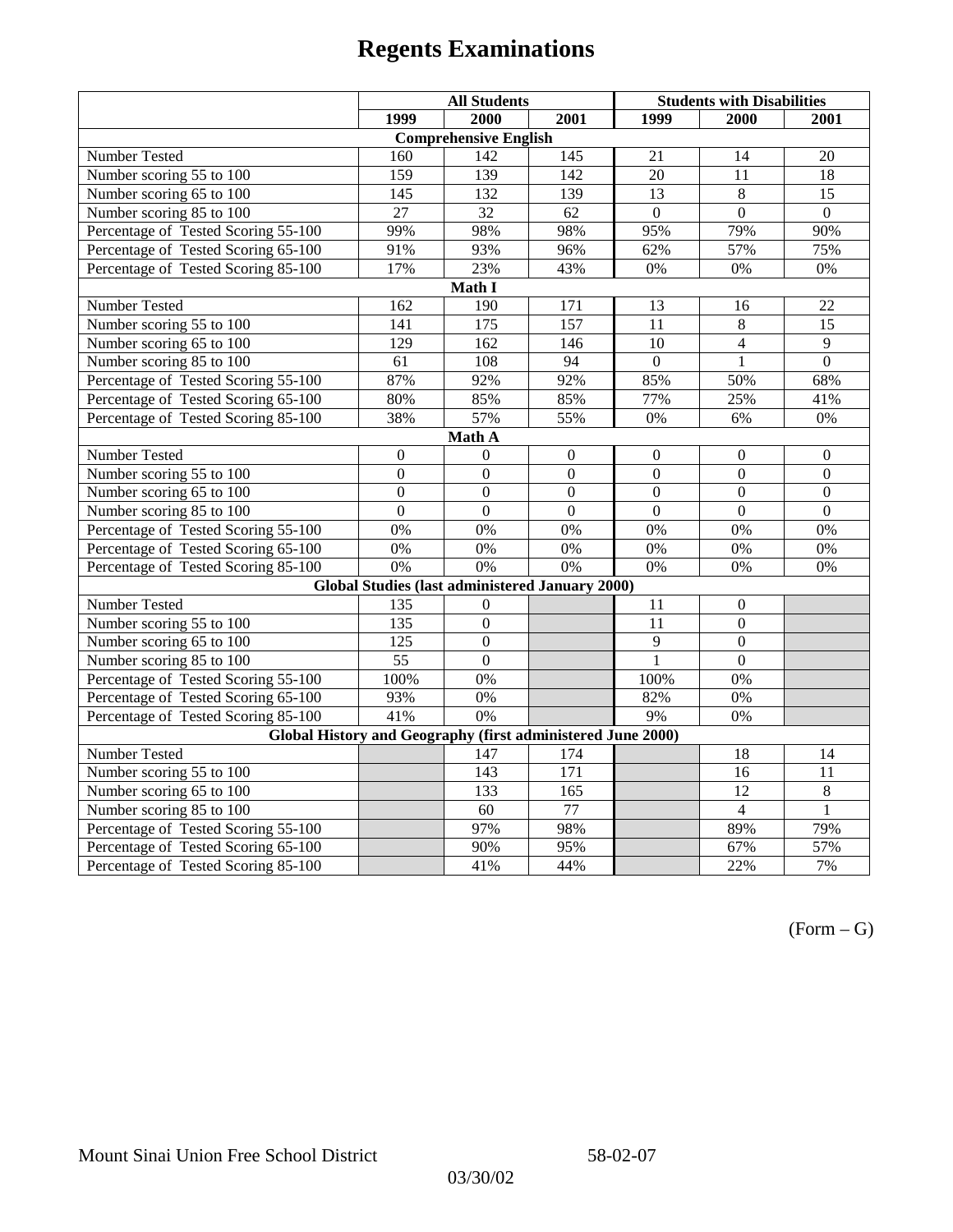|                                                              | <b>All Students</b> |      |      |                | <b>Students with Disabilities</b> |          |
|--------------------------------------------------------------|---------------------|------|------|----------------|-----------------------------------|----------|
|                                                              | 1999                | 2000 | 2001 | 1999           | 2000                              | 2001     |
| U.S. History and Government (last administered January 2001) |                     |      |      |                |                                   |          |
| Number Tested                                                | 145                 | 134  |      | 10             | 13                                | $\Omega$ |
| Number scoring 55 to 100                                     | 138                 | 131  | #    | 9              | 12                                | 0        |
| Number scoring 65 to 100                                     | 134                 | 126  | #    | 8              | 11                                | $\theta$ |
| Number scoring 85 to 100                                     | 49                  | 60   | #    | $\mathfrak{D}$ | $\mathfrak{D}$                    | $\Omega$ |
| Percentage of Tested Scoring 55-100                          | 95%                 | 98%  | #    | 90%            | 92%                               | $0\%$    |
| Percentage of Tested Scoring 65-100                          | 92%                 | 94%  | #    | 80%            | 85%                               | $0\%$    |
| Percentage of Tested Scoring 85-100                          | 34%                 | 45%  | #    | 20%            | 15%                               | $0\%$    |
| U.S. History and Government (first administered June 2001)   |                     |      |      |                |                                   |          |
| Number Tested                                                |                     |      | 146  |                |                                   | 19       |
| Number scoring 55 to 100                                     |                     |      | 142  |                |                                   | 18       |
| Number scoring 65 to 100                                     |                     |      | 132  |                |                                   | 16       |
| Number scoring 85 to 100                                     |                     |      | 67   |                |                                   | 3        |
| Percentage of Tested Scoring 55-100                          |                     |      | 97%  |                |                                   | 95%      |
| Percentage of Tested Scoring 65-100                          |                     |      | 90%  |                |                                   | 84%      |
| Percentage of Tested Scoring 85-100                          |                     |      | 46%  |                |                                   | 16%      |

(Form – H)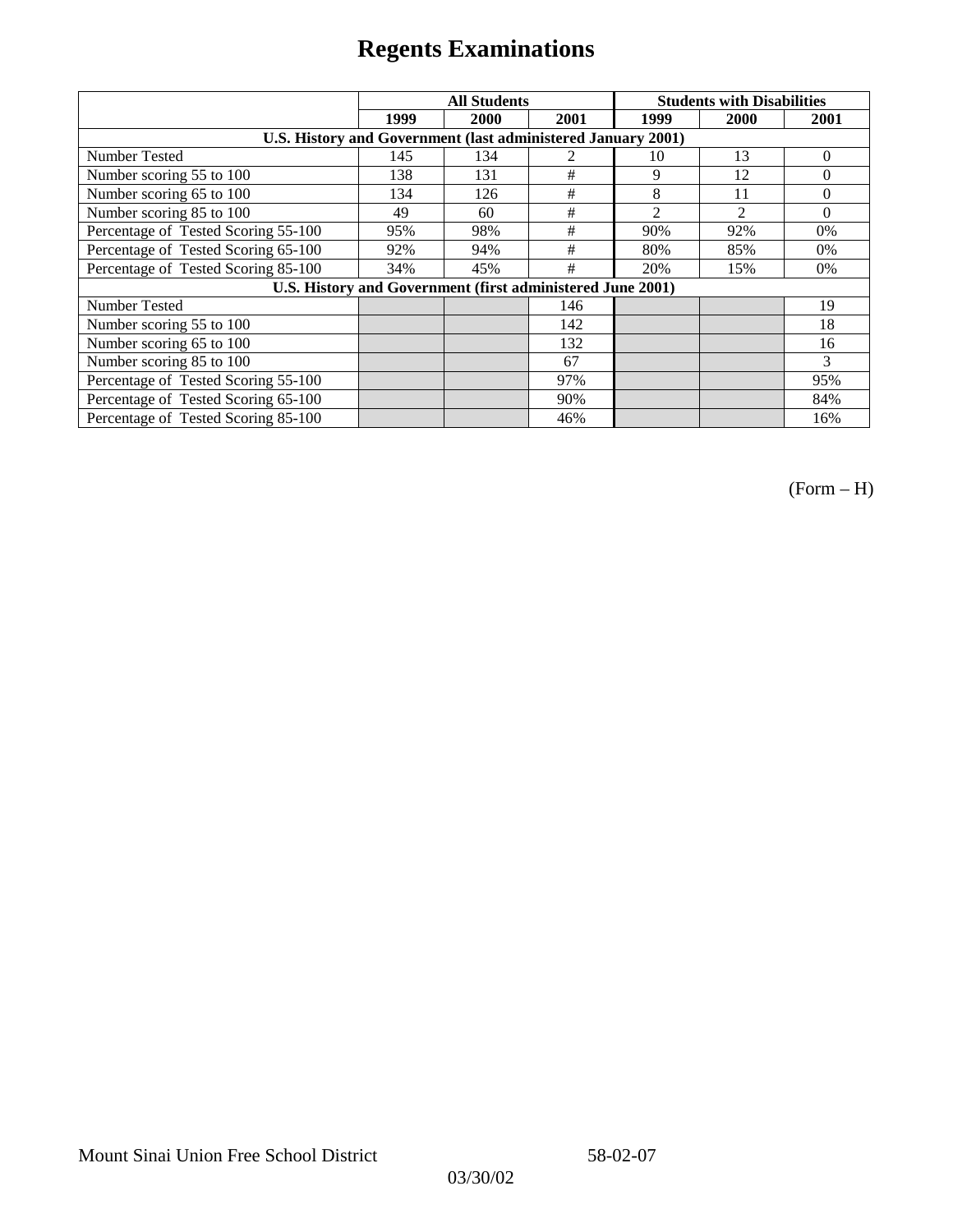## **Average Grade Enrollment**

### **All Students**

| Year | Grade 9<br><b>Enrollment</b><br>(June) | Grade 10<br><b>Enrollment</b><br>(June) | Grade 11<br><b>Enrollment</b><br>(June) | Grade 12<br><b>Enrollment</b><br>(June) | $AGE^*$ |
|------|----------------------------------------|-----------------------------------------|-----------------------------------------|-----------------------------------------|---------|
| 1999 | 163                                    | 139                                     | 155                                     | 126                                     | 146     |
| 2000 | 180                                    | 152                                     | 142                                     | 158                                     | 158     |
| 2001 | 173                                    | 170                                     | 145                                     | 138                                     | 157     |

\* In schools with no grade 9 - 12 enrollment, AGE is the grade 8 enrollment

### **Students with Disabilities**

| Year | Grade 9<br><b>Enrollment</b><br>(June) | Grade 10<br><b>Enrollment</b><br>(June) | Grade 11<br><b>Enrollment</b><br>(June) | Grade 12<br><b>Enrollment</b><br>(June) | $AGE^*$ |
|------|----------------------------------------|-----------------------------------------|-----------------------------------------|-----------------------------------------|---------|
| 1999 | 21                                     |                                         | 24                                      |                                         | 18      |
| 2000 | 21                                     | 22                                      | 18                                      | 26                                      | 22      |
| 2001 | 22                                     |                                         | 18                                      | 10                                      | 18      |

\* In schools with no grade 9 - 12 enrollment, AGE is the grade 8 enrollment

(Form – I)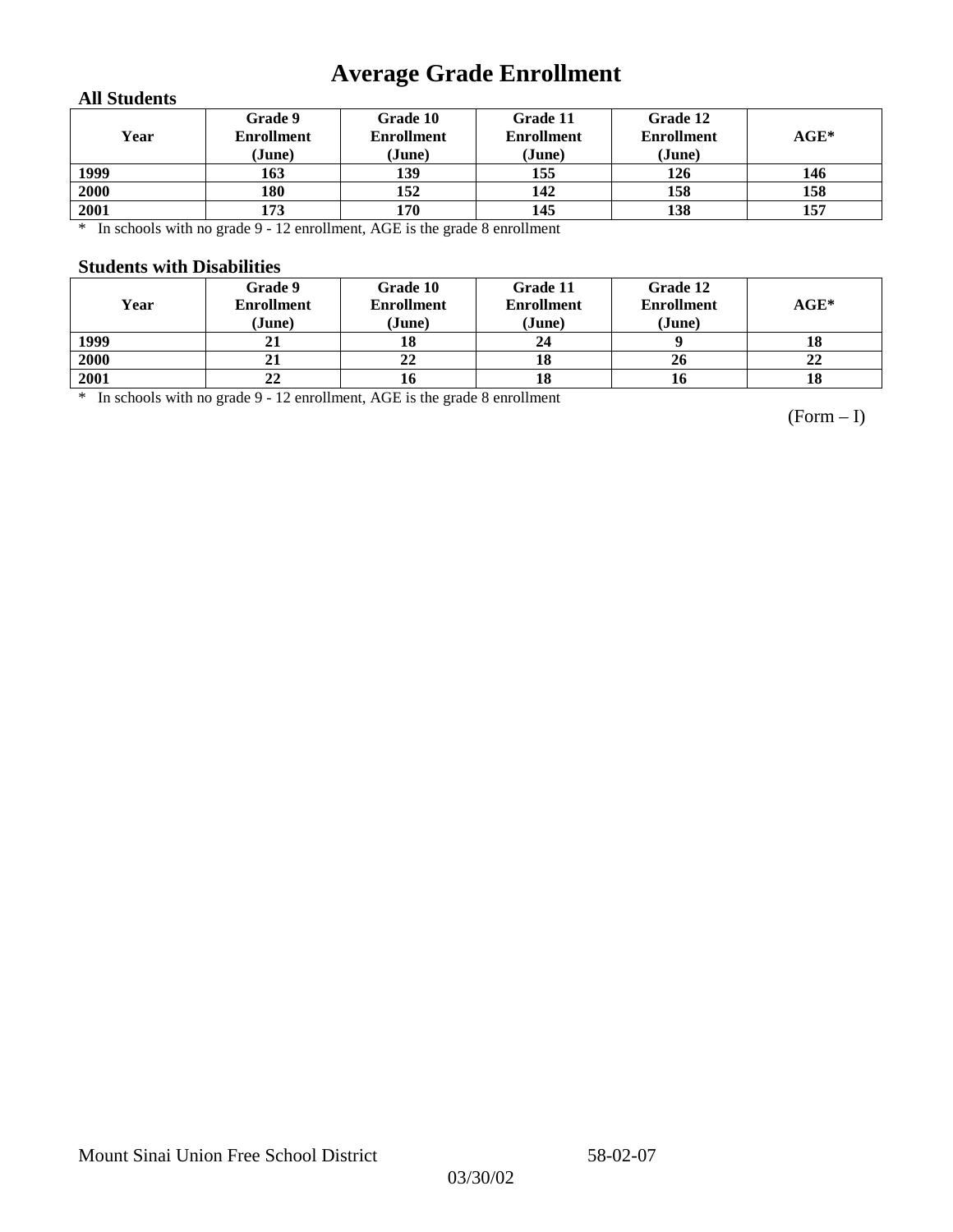|                                       | <b>All Students</b> |                              |                  | <b>Students with Disabilities</b> |                |                  |
|---------------------------------------|---------------------|------------------------------|------------------|-----------------------------------|----------------|------------------|
|                                       | 1999                | 2000                         | 2001             | 1999                              | 2000           | 2001             |
| <b>Average Grade Enrollment (AGE)</b> | 146                 | 158                          | 157              | 18                                | 22             | 18               |
|                                       |                     | <b>Comprehensive French</b>  |                  |                                   |                |                  |
| Number Tested                         | 20                  | 29                           | $\overline{30}$  | $\overline{0}$                    | $\overline{0}$ | $\mathbf{0}$     |
| Number scoring 55 to 100              | 20                  | 29                           | 30               | $\overline{0}$                    | $\mathbf{0}$   | $\mathbf{0}$     |
| Number scoring 65 to 100              | 20                  | 29                           | 30               | $\overline{0}$                    | $\mathbf{0}$   | $\mathbf{0}$     |
| Number scoring 85 to 100              | 16                  | 24                           | 26               | $\overline{0}$                    | $\mathbf{0}$   | $\mathbf{0}$     |
| Percentage of AGE Tested              | 14%                 | 18%                          | 19%              | 0%                                | 0%             | 0%               |
| Percentage of AGE Scoring 55-100      | 14%                 | 18%                          | 19%              | 0%                                | 0%             | 0%               |
| Percentage of AGE Scoring 65-100      | 14%                 | 18%                          | 19%              | 0%                                | 0%             | 0%               |
| Percentage of AGE Scoring 85-100      | 11%                 | 15%                          | 17%              | $0\%$                             | $0\%$          | $0\%$            |
| Percentage of Tested Scoring 65-100   | 100%                | 100%                         | 100%             | 0%                                | 0%             | 0%               |
|                                       |                     | <b>Comprehensive Italian</b> |                  |                                   |                |                  |
| Number Tested                         | $\overline{0}$      | $\theta$                     | $\boldsymbol{0}$ | $\overline{0}$                    | $\mathbf{0}$   | $\boldsymbol{0}$ |
| Number scoring 55 to 100              | $\mathbf{0}$        | $\mathbf{0}$                 | $\boldsymbol{0}$ | $\overline{0}$                    | $\mathbf{0}$   | $\boldsymbol{0}$ |
| Number scoring 65 to 100              | $\overline{0}$      | $\overline{0}$               | $\overline{0}$   | $\overline{0}$                    | $\overline{0}$ | $\mathbf{0}$     |
| Number scoring 85 to 100              | $\mathbf{0}$        | $\mathbf{0}$                 | $\overline{0}$   | $\overline{0}$                    | $\mathbf{0}$   | $\mathbf{0}$     |
| Percentage of AGE Tested              | 0%                  | 0%                           | 0%               | 0%                                | 0%             | 0%               |
| Percentage of AGE Scoring 55-100      | 0%                  | 0%                           | 0%               | 0%                                | 0%             | 0%               |
| Percentage of AGE Scoring 65-100      | 0%                  | 0%                           | $0\%$            | 0%                                | 0%             | 0%               |
| Percentage of AGE Scoring 85-100      | 0%                  | 0%                           | 0%               | $0\%$                             | 0%             | 0%               |
| Percentage of Tested Scoring 65-100   | 0%                  | 0%                           | 0%               | 0%                                | 0%             | 0%               |
|                                       |                     | <b>Comprehensive German</b>  |                  |                                   |                |                  |
| Number Tested                         | $\boldsymbol{0}$    | $\theta$                     | $\boldsymbol{0}$ | $\mathbf{0}$                      | $\mathbf{0}$   | $\boldsymbol{0}$ |
| Number scoring 55 to 100              | $\mathbf{0}$        | $\mathbf{0}$                 | $\overline{0}$   | $\overline{0}$                    | $\overline{0}$ | $\mathbf{0}$     |
| Number scoring 65 to 100              | $\overline{0}$      | $\mathbf{0}$                 | $\overline{0}$   | $\overline{0}$                    | $\mathbf{0}$   | $\boldsymbol{0}$ |
| Number scoring 85 to 100              | $\overline{0}$      | $\overline{0}$               | $\overline{0}$   | $\overline{0}$                    | $\overline{0}$ | $\overline{0}$   |
| Percentage of AGE Tested              | 0%                  | 0%                           | 0%               | 0%                                | 0%             | 0%               |
| Percentage of AGE Scoring 55-100      | 0%                  | 0%                           | $0\%$            | $0\%$                             | 0%             | 0%               |
| Percentage of AGE Scoring 65-100      | 0%                  | 0%                           | 0%               | 0%                                | 0%             | 0%               |
| Percentage of AGE Scoring 85-100      | 0%                  | 0%                           | 0%               | 0%                                | 0%             | 0%               |
| Percentage of Tested Scoring 65-100   | 0%                  | 0%                           | 0%               | $0\%$                             | 0%             | 0%               |
|                                       |                     | <b>Comprehensive Hebrew</b>  |                  |                                   |                |                  |
| <b>Number Tested</b>                  | $\mathbf{0}$        | $\mathbf{0}$                 | $\overline{0}$   | $\overline{0}$                    | $\mathbf{0}$   | $\mathbf{0}$     |
| Number scoring 55 to 100              | $\boldsymbol{0}$    | $\boldsymbol{0}$             | $\overline{0}$   | $\mathbf{0}$                      | $\mathbf{0}$   | $\boldsymbol{0}$ |
| Number scoring 65 to 100              | $\boldsymbol{0}$    | $\mathbf{0}$                 | $\overline{0}$   | $\overline{0}$                    | $\mathbf{0}$   | $\mathbf{0}$     |
| Number scoring 85 to 100              | $\mathbf{0}$        | $\mathbf{0}$                 | $\overline{0}$   | $\mathbf{0}$                      | $\mathbf{0}$   | $\mathbf{0}$     |
| Percentage of AGE Tested              | 0%                  | 0%                           | 0%               | 0%                                | 0%             | 0%               |
| Percentage of AGE Scoring 55-100      | 0%                  | 0%                           | 0%               | 0%                                | 0%             | 0%               |
| Percentage of AGE Scoring 65-100      | 0%                  | 0%                           | 0%               | 0%                                | 0%             | 0%               |
| Percentage of AGE Scoring 85-100      | 0%                  | 0%                           | 0%               | $0\%$                             | 0%             | 0%               |
| Percentage of Tested Scoring 65-100   | 0%                  | 0%                           | 0%               | 0%                                | 0%             | 0%               |

(Form –J)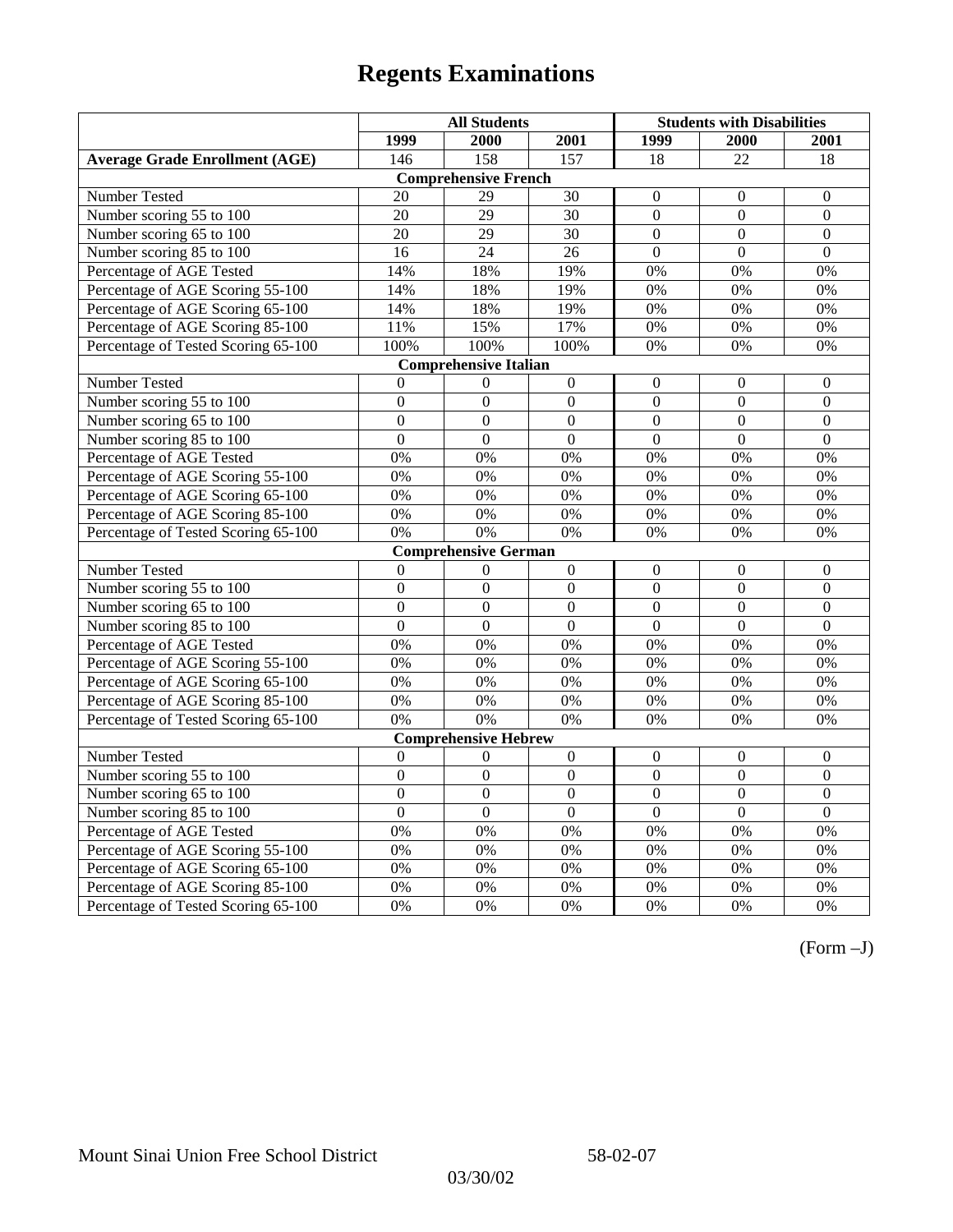|                                       | <b>All Students</b> |                            |                  | <b>Students with Disabilities</b> |                |                |  |  |
|---------------------------------------|---------------------|----------------------------|------------------|-----------------------------------|----------------|----------------|--|--|
|                                       | 1999                | 2000                       | 2001             | 1999                              | 2000           | 2001           |  |  |
| <b>Average Grade Enrollment (AGE)</b> | 146                 | 158                        | 157              | 18                                | 22             | 18             |  |  |
| <b>Comprehensive Spanish</b>          |                     |                            |                  |                                   |                |                |  |  |
| Number Tested                         | 65                  | 61                         | 71               |                                   | $\overline{2}$ | $\overline{2}$ |  |  |
| Number scoring 55 to 100              | 65                  | 60                         | 71               | #                                 | $\#$           | $\#$           |  |  |
| Number scoring 65 to 100              | 64                  | 58                         | 71               | #                                 | #              | #              |  |  |
| Number scoring 85 to 100              | 40                  | 24                         | 58               | #                                 | #              | #              |  |  |
| Percentage of AGE Tested              | 45%                 | 39%                        | 45%              | #                                 | #              | #              |  |  |
| Percentage of AGE Scoring 55-100      | 45%                 | 38%                        | 45%              | #                                 | $\#$           | $\#$           |  |  |
| Percentage of AGE Scoring 65-100      | 44%                 | 37%                        | 45%              | #                                 | #              | #              |  |  |
| Percentage of AGE Scoring 85-100      | 27%                 | 15%                        | 37%              | #                                 | #              | #              |  |  |
| Percentage of Tested Scoring 65-100   | 98%                 | 95%                        | 100%             | #                                 | #              | #              |  |  |
|                                       |                     | <b>Comprehensive Latin</b> |                  |                                   |                |                |  |  |
| Number Tested                         | $\overline{0}$      | $\theta$                   | $\Omega$         | $\overline{0}$                    | $\overline{0}$ | $\theta$       |  |  |
| Number scoring 55 to 100              | $\overline{0}$      | $\Omega$                   | $\boldsymbol{0}$ | $\theta$                          | $\theta$       | $\Omega$       |  |  |
| Number scoring 65 to 100              | $\mathbf{0}$        | $\theta$                   | $\theta$         | $\theta$                          | $\theta$       | $\Omega$       |  |  |
| Number scoring 85 to 100              | $\overline{0}$      | $\Omega$                   | $\Omega$         | $\Omega$                          | $\theta$       | $\Omega$       |  |  |
| Percentage of AGE Tested              | 0%                  | 0%                         | 0%               | 0%                                | 0%             | 0%             |  |  |
| Percentage of AGE Scoring 55-100      | 0%                  | 0%                         | 0%               | 0%                                | 0%             | 0%             |  |  |
| Percentage of AGE Scoring 65-100      | 0%                  | 0%                         | 0%               | 0%                                | 0%             | 0%             |  |  |
| Percentage of AGE Scoring 85-100      | 0%                  | 0%                         | 0%               | $0\%$                             | 0%             | 0%             |  |  |
| Percentage of Tested Scoring 65-100   | 0%                  | 0%                         | 0%               | 0%                                | 0%             | 0%             |  |  |

(Form – K)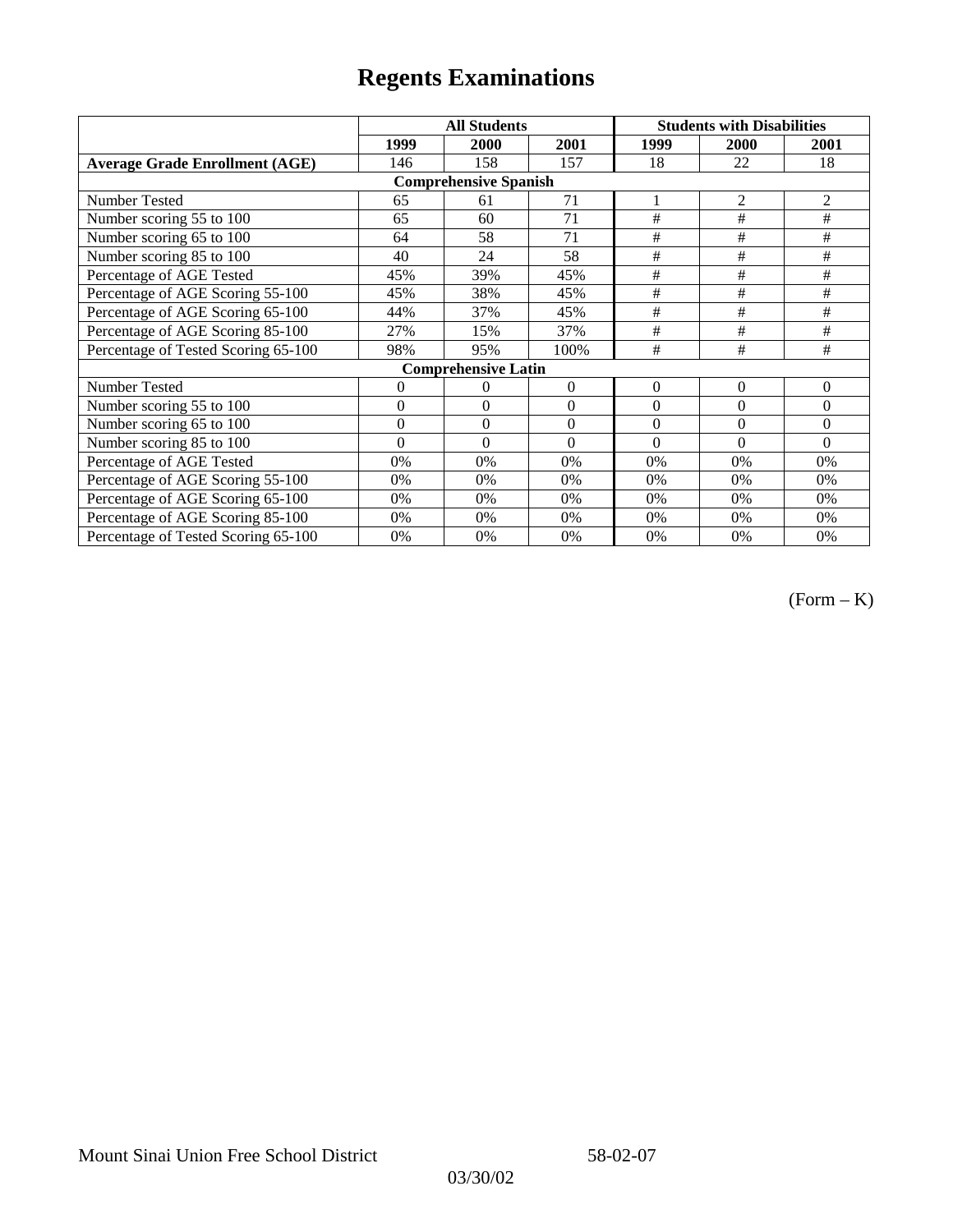|                                       | <b>All Students</b> |                                       |                | <b>Students with Disabilities</b> |                |                          |  |  |  |
|---------------------------------------|---------------------|---------------------------------------|----------------|-----------------------------------|----------------|--------------------------|--|--|--|
|                                       | 1999                | 2000                                  | 2001           | 1999                              | 2000           | 2001                     |  |  |  |
| <b>Average Grade Enrollment (AGE)</b> | 146                 | 158                                   | 157            | 18                                | 22             | 18                       |  |  |  |
|                                       |                     | Math II                               |                |                                   |                |                          |  |  |  |
| Number Tested                         | 153                 | 153                                   | 195            | 16                                | 26             | $\overline{4}$           |  |  |  |
| Number scoring 55 to 100              | 135                 | 144                                   | 182            | $\overline{12}$                   | 24             | $\overline{+}$           |  |  |  |
| Number scoring 65 to 100              | 126                 | 123                                   | 179            | 10                                | 13             | $\overline{+}$           |  |  |  |
| Number scoring 85 to 100              | 66                  | 64                                    | 112            | $\mathbf{0}$                      | $\overline{4}$ | #                        |  |  |  |
| Percentage of AGE Tested              | 105%                | 97%                                   | 124%           | 89%                               | 118%           | $\overline{\overline{}}$ |  |  |  |
| Percentage of AGE Scoring 55-100      | 92%                 | 91%                                   | 116%           | 67%                               | 109%           | $\overline{\overline{}}$ |  |  |  |
| Percentage of AGE Scoring 65-100      | 86%                 | 78%                                   | 114%           | 56%                               | 59%            | $\overline{\overline{}}$ |  |  |  |
| Percentage of AGE Scoring 85-100      | 45%                 | 41%                                   | 71%            | 0%                                | 18%            | #                        |  |  |  |
| Percentage of Tested Scoring 65-100   | 82%                 | 80%                                   | 92%            | 62%                               | 50%            | $\overline{+}$           |  |  |  |
|                                       | <b>Math III</b>     |                                       |                |                                   |                |                          |  |  |  |
| Number Tested                         | 129                 | 114                                   | 120            | 3                                 | 8              | 8                        |  |  |  |
| Number scoring 55 to 100              | 107                 | 93                                    | 105            | #                                 | $\overline{4}$ | 6                        |  |  |  |
| Number scoring 65 to 100              | 95                  | 85                                    | 93             | $\frac{1}{2}$                     | 3              | 5                        |  |  |  |
| Number scoring 85 to 100              | 40                  | 44                                    | 59             | $\#$                              | 1              | $\overline{2}$           |  |  |  |
| Percentage of AGE Tested              | 88%                 | 72%                                   | 76%            | $\frac{1}{2}$                     | 36%            | 44%                      |  |  |  |
| Percentage of AGE Scoring 55-100      | 73%                 | 59%                                   | 67%            | $\overline{\#}$                   | 18%            | 33%                      |  |  |  |
| Percentage of AGE Scoring 65-100      | 65%                 | 54%                                   | 59%            | $\frac{1}{2}$                     | 14%            | 28%                      |  |  |  |
| Percentage of AGE Scoring 85-100      | 27%                 | 28%                                   | 38%            | $\#$                              | 5%             | 11%                      |  |  |  |
| Percentage of Tested Scoring 65-100   | 74%                 | 75%                                   | 78%            | #                                 | 38%            | 62%                      |  |  |  |
|                                       |                     | Math B (first administered June 2001) |                |                                   |                |                          |  |  |  |
| Number Tested                         |                     |                                       | $\overline{0}$ |                                   |                | $\theta$                 |  |  |  |
| Number scoring 55 to 100              |                     |                                       | $\overline{0}$ |                                   |                | $\theta$                 |  |  |  |
| Number scoring 65 to 100              |                     |                                       | $\overline{0}$ |                                   |                | $\mathbf{0}$             |  |  |  |
| Number scoring 85 to 100              |                     |                                       | $\theta$       |                                   |                | $\mathbf{0}$             |  |  |  |
| Percentage of AGE Tested              |                     |                                       | 0%             |                                   |                | 0%                       |  |  |  |
| Percentage of AGE Scoring 55-100      |                     |                                       | 0%             |                                   |                | 0%                       |  |  |  |
| Percentage of AGE Scoring 65-100      |                     |                                       | 0%             |                                   |                | 0%                       |  |  |  |
| Percentage of AGE Scoring 85-100      |                     |                                       | 0%             |                                   |                | 0%                       |  |  |  |
| Percentage of Tested Scoring 65-100   |                     |                                       | 0%             |                                   |                | 0%                       |  |  |  |

 $(Form - L)$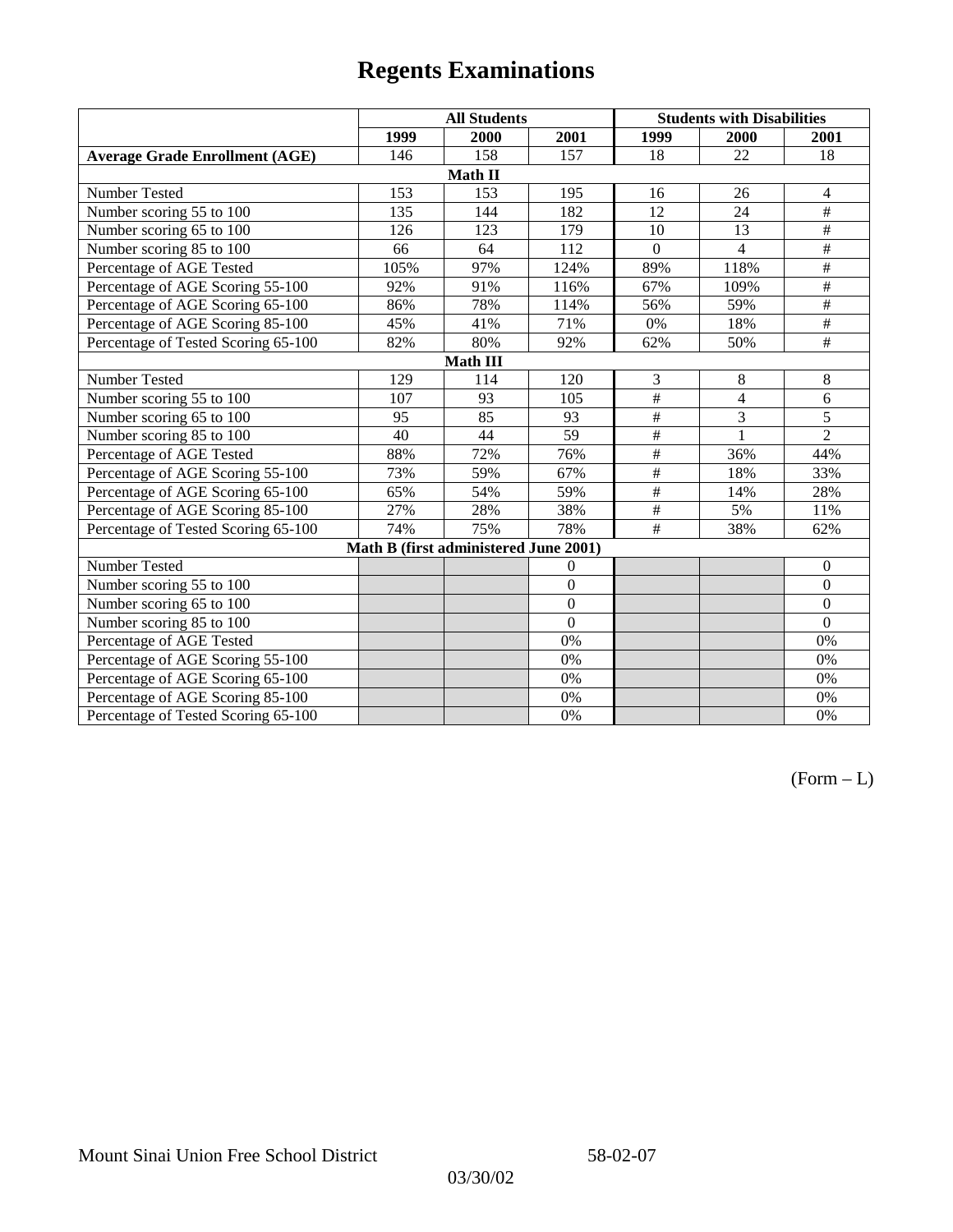|                                                                | <b>All Students</b>                             |                 |                 | <b>Students with Disabilities</b> |                          |                                                                        |  |  |
|----------------------------------------------------------------|-------------------------------------------------|-----------------|-----------------|-----------------------------------|--------------------------|------------------------------------------------------------------------|--|--|
|                                                                | 1999                                            | 2000            | 2001            | 1999                              | 2000                     | 2001                                                                   |  |  |
| <b>Average Grade Enrollment (AGE)</b>                          | 146                                             | 158             | 157             | 18                                | 22                       | 18                                                                     |  |  |
| Earth Science (last administered January 2001)                 |                                                 |                 |                 |                                   |                          |                                                                        |  |  |
| Number Tested                                                  | 162                                             | 206             | 16              | 15                                | 17                       | $\overline{2}$                                                         |  |  |
| Number scoring 55 to 100                                       | 143                                             | 194             | 15              | 10                                | 10                       | $\overline{\#}$                                                        |  |  |
| Number scoring 65 to 100                                       | 131                                             | 173             | 8               | $\tau$                            | 6                        | #                                                                      |  |  |
| Number scoring 85 to 100                                       | 63                                              | 73              | $\overline{0}$  | $\mathbf{1}$                      | $\mathbf{0}$             | $\overline{\#}$                                                        |  |  |
| Percentage of AGE Tested                                       | 111%                                            | 130%            | 10%             | 83%                               | 77%                      | $\overline{\#}$                                                        |  |  |
| Percentage of AGE Scoring 55-100                               | 98%                                             | 123%            | 10%             | 56%                               | 45%                      | $\overline{\#}$                                                        |  |  |
| Percentage of AGE Scoring 65-100                               | 90%                                             | 109%            | 5%              | 39%                               | 27%                      | $\overline{\#}$                                                        |  |  |
| Percentage of AGE Scoring 85-100                               | 43%                                             | 46%             | 0%              | 6%                                | $0\%$                    | #                                                                      |  |  |
| Percentage of Tested Scoring 65-100                            | 81%                                             | 84%             | 50%             | 47%                               | 35%                      | $\#$                                                                   |  |  |
| Physical Setting: Earth Science (first administered June 2001) |                                                 |                 |                 |                                   |                          |                                                                        |  |  |
| Number Tested                                                  |                                                 |                 | 156             |                                   |                          | 11                                                                     |  |  |
| Number scoring 55 to 100                                       |                                                 |                 | 149             |                                   |                          | 9                                                                      |  |  |
| Number scoring 65 to 100                                       |                                                 |                 | 142             |                                   |                          | $\overline{8}$                                                         |  |  |
| Number scoring 85 to 100                                       |                                                 |                 | 68              |                                   |                          | 1                                                                      |  |  |
| Percentage of AGE Tested                                       |                                                 |                 | 99%             |                                   |                          | 61%                                                                    |  |  |
| Percentage of AGE Scoring 55-100                               |                                                 |                 | 95%             |                                   |                          | 50%                                                                    |  |  |
| Percentage of AGE Scoring 65-100                               |                                                 |                 | 90%             |                                   |                          | 44%                                                                    |  |  |
| Percentage of AGE Scoring 85-100                               |                                                 |                 | 43%             |                                   |                          | 6%                                                                     |  |  |
| Percentage of Tested Scoring 65-100                            |                                                 |                 | 91%             |                                   |                          | 73%                                                                    |  |  |
|                                                                | <b>Biology (last administered January 2001)</b> |                 |                 |                                   |                          |                                                                        |  |  |
| Number Tested                                                  | 124                                             | 145             | 3               | 10                                | 15                       | 1                                                                      |  |  |
| Number scoring 55 to 100                                       | 118                                             | 140             | #               | 8                                 | $\overline{13}$          | $\overline{\overline{H}}$                                              |  |  |
| Number scoring 65 to 100                                       | 109                                             | 131             | $\overline{\#}$ | $\overline{7}$                    | 11                       | $\overline{\#}$                                                        |  |  |
| Number scoring 85 to 100                                       | 35                                              | 50              | #               | $\Omega$                          | $\overline{2}$           | $\overline{\#}$                                                        |  |  |
| Percentage of AGE Tested                                       | 85%                                             | 92%             | $\overline{\#}$ | 56%                               | 68%                      | $\overline{\#}$                                                        |  |  |
| Percentage of AGE Scoring 55-100                               | 81%                                             | 89%             | $\overline{\#}$ | 44%                               | 59%                      | #                                                                      |  |  |
| Percentage of AGE Scoring 65-100                               | 75%                                             | 83%             | $\#$            | 39%                               | 50%                      | $\#$                                                                   |  |  |
| Percentage of AGE Scoring 85-100                               | 24%                                             | 32%             | $\overline{\#}$ | 0%                                | 9%                       | $\overline{\#}$                                                        |  |  |
| Percentage of Tested Scoring 65-100                            | 88%                                             | 90%             | $\overline{\#}$ | 70%                               | 73%                      | #                                                                      |  |  |
| Chemistry                                                      |                                                 |                 |                 |                                   |                          |                                                                        |  |  |
| Number Tested                                                  | 102                                             | 85              | 91              | $\mathbf{1}$                      | $\mathfrak{2}$           | 4                                                                      |  |  |
| Number scoring 55 to 100                                       | 98                                              | 82              | 87              | $\overline{\#}$                   | $\overline{\overline{}}$ | $\overline{\#}$                                                        |  |  |
| Number scoring 65 to 100                                       | $\overline{91}$                                 | $\overline{74}$ | 80              | $\overline{\#}$                   | $\frac{1}{2}$            | $\frac{1}{2}$                                                          |  |  |
| Number scoring 85 to 100                                       | 44                                              | 24              | 39              | $\#$                              | $\#$                     | $\#$                                                                   |  |  |
| Percentage of AGE Tested                                       | 70%                                             | 54%             | 58%             | $\overline{\#}$                   | $\overline{\overline{}}$ | $\overline{\#}$                                                        |  |  |
| Percentage of AGE Scoring 55-100                               | 67%                                             | 52%             | 55%             | $\#$                              | $\overline{+}$           | $\#$                                                                   |  |  |
| Percentage of AGE Scoring 65-100                               | 62%                                             | 47%             | 51%             | $\overline{\#}$                   | $\overline{\overline{}}$ | $\overline{+}$                                                         |  |  |
| Percentage of AGE Scoring 85-100                               | 30%                                             | 15%             | 25%             | $\overline{\#}$                   | #                        | $\overline{\#}$                                                        |  |  |
| Percentage of Tested Scoring 65-100                            | 89%                                             | 87%             | 88%             | $\overline{+}$                    | $\overline{+}$           | $\overline{+}$<br>$\sqrt{\Gamma_{\alpha\mu\mu\alpha}}$<br>$\mathbf{M}$ |  |  |

(Form – M)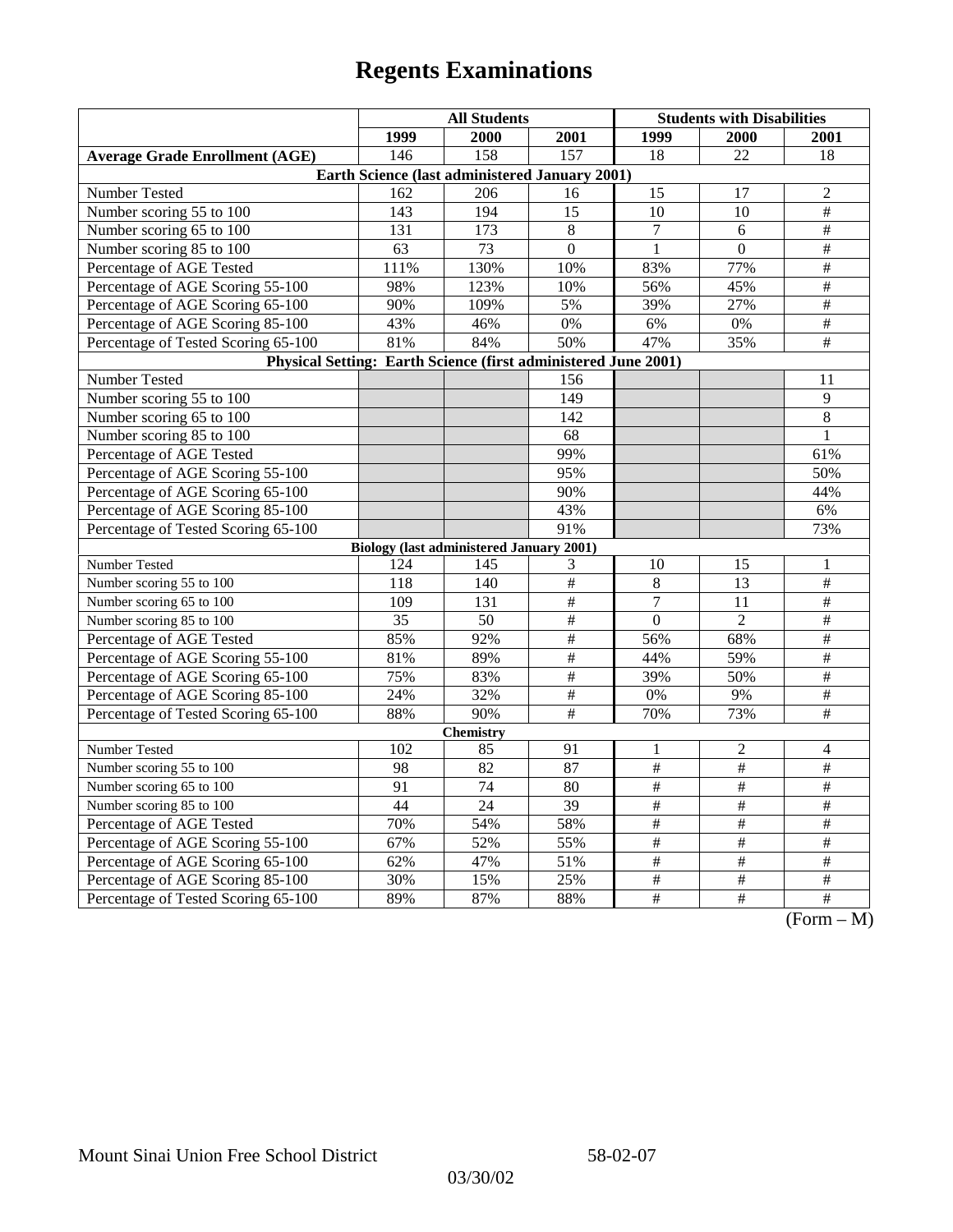|                                                   | <b>All Students</b> |      |      | <b>Students with Disabilities</b> |              |          |  |  |
|---------------------------------------------------|---------------------|------|------|-----------------------------------|--------------|----------|--|--|
|                                                   | 1999                | 2000 | 2001 | 1999                              | 2000         | 2001     |  |  |
| <b>Average Grade Enrollment (AGE)</b>             | 146                 | 158  | 157  | 18                                | 22           | 18       |  |  |
| Living Environment (first administered June 2001) |                     |      |      |                                   |              |          |  |  |
| Number Tested                                     |                     |      | 197  |                                   |              | 13       |  |  |
| Number scoring 55 to 100                          |                     |      | 197  |                                   |              | 13       |  |  |
| Number scoring 65 to 100                          |                     |      | 191  |                                   |              | 10       |  |  |
| Number scoring 85 to 100                          |                     |      | 57   |                                   |              | $\theta$ |  |  |
| Percentage of AGE Tested                          |                     |      | 125% |                                   |              | 72%      |  |  |
| Percentage of AGE Scoring 55-100                  |                     |      | 125% |                                   |              | 72%      |  |  |
| Percentage of AGE Scoring 65-100                  |                     |      | 122% |                                   |              | 56%      |  |  |
| Percentage of AGE Scoring 85-100                  |                     |      | 36%  |                                   |              | 0%       |  |  |
| Percentage of Tested Scoring 65-100               |                     |      | 97%  |                                   |              | 77%      |  |  |
| <b>Physics</b>                                    |                     |      |      |                                   |              |          |  |  |
| Number Tested                                     | 53                  | 45   | 29   |                                   | $\mathbf{1}$ |          |  |  |
| Number scoring 55 to 100                          | 52                  | 42   | 28   | #                                 | #            | #        |  |  |
| Number scoring 65 to 100                          | 42                  | 35   | 25   | #                                 | #            | #        |  |  |
| Number scoring 85 to 100                          | 13                  | 9    | 6    | #                                 | #            | #        |  |  |
| Percentage of AGE Tested                          | 36%                 | 28%  | 18%  | #                                 | #            | #        |  |  |
| Percentage of AGE Scoring 55-100                  | 36%                 | 27%  | 18%  | $\#$                              | $\#$         | #        |  |  |
| Percentage of AGE Scoring 65-100                  | 29%                 | 22%  | 16%  | #                                 | #            | #        |  |  |
| Percentage of AGE Scoring 85-100                  | 9%                  | 6%   | 4%   | #                                 | #            | #        |  |  |
| Percentage of Tested Scoring 65-100               | 79%                 | 78%  | 86%  | #                                 | #            | #        |  |  |

(Form – N)